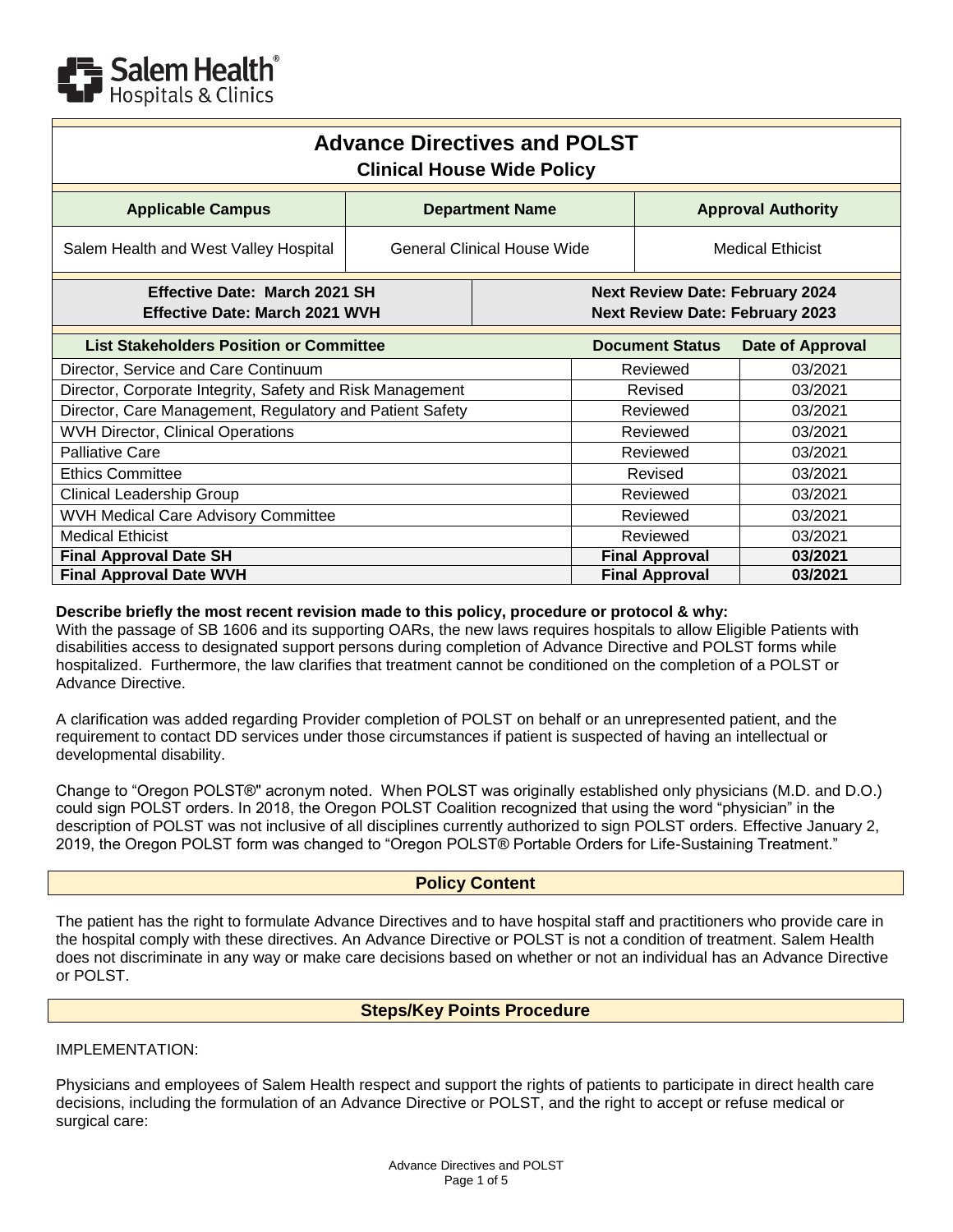- 1. An Eligible Patient has the right to designate at least three Support Persons. One Support Person must be allowed to be present at all times in the emergency department and during the patient's stay, to facilitate the patient's care.
- 2. A hospital must ensure that a support person designated by a patient is present for any discussion in which the patient is asked to elect hospice care or to sign Advance Directives or other instruments (including POLST) allowing the withholding or withdrawing of life-sustaining procedures or artificially administered nutrition or hydration, unless the patient requests to have the discussion outside of the presence of a support person.
- 3. The Support Person may be held to certain conditions, to ensure the safety of the patient, the Support Person, and staff, such as: wearing personal protective equipment, following hand washing and other protocols, free of symptoms of viruses or contagious disease, etc.
- 4. Patients in the inpatient setting who indicate they have an Advance Directive or POLST form not currently in the chart will be advised to have it brought in to be included in their medical record.
- 5. If a patient brings a copy of his/her Advance Directive and/or a POLST form to an outpatient visit, Salem Health staff and practitioners will observe the expressed wishes when necessary.

## Salem Health may not:

- 1. Condition the provision of treatment on a patient having a POLST, advance directive or any instruction relating to the administration, withholding or withdrawing of life sustaining procedures or artificially administered nutrition and hydration.
- 2. Communicate to any individual or person acting on behalf of the individual, before or after admission to the hospital, that treatment is conditioned on the individual's having a POLST, an advance directive or any instruction relating to the administration, withholding or withdrawing of life-sustaining procedures or artificially administered nutrition and hydration.
- 3. Suggest to any individual, or person acting on behalf of the individual, who contacts the hospital regarding treatment for the individual that admission or treatment is conditioned on the individual's having a POLST, an advance directive or any instruction relating to the administration, withholding or withdrawing of life sustaining procedures or artificially administered nutrition and hydration;
- 4. Discriminate in any other way against an individual based on whether the individual has a POLST, an advance directive or any instruction relating to the administration, withholding or withdrawing of life sustaining procedures or artificially administered nutrition and hydration.

## Advance Directive

- 1. The patient who is 18 years of age or older has the right to formulate an Advance Directive, and to have hospital staff and practitioners who provide care in the hospital, comply with these directives in accordance with applicable federal and state laws.
- 2. Patients who are admitted to the ED, or bedded with any status (inpatient, observation), or admitted for a same day surgical procedure will receive an Advance Directive pamphlet.
	- A. ED patients will receive a tip sheet identifying community resources that can assist in completion of the document following discharge from the ED.
	- B. Upon request of a bedded patient, a hospital representative will assist a patient to complete Advance Directives.
- 3. In outpatient service areas the Patient Rights and Responsibilities pamphlet is offered to patients at the time of registration. This document includes information about Advance Directives.
- 4. A directive shall be effective when it is signed and witnessed by two Adults who witness either the signing of the directive by the patient or the patient's acknowledgment of the signature of the patient, or notarized by a Public Notary. The witnesses CANNOT be the patient's attending physician or attending health care provider, or the patient's appointed Health Care Representative or Alternate Health Care Representative. RNs and other care team members may participate as witnesses to Advance Directives if they wish.
- 5. The following people cannot be appointed the Health Care Representative (or Alternate):
	- A. The attending physician or mental health service provider unless related by blood, marriage, or adoption.
	- B. An employee of the attending physician or mental health service provider unless related by blood, marriage, or adoption.
	- C. The owner, operator, or employee of the health care facility in which the principal lives or is a patient unless related by blood, marriage, or adoption, or unless the health care representative/attorney-in-fact is appointed before the principal's admission to the facility.
- 6. In the event that the patient's attending physician cannot, in good conscience, honor the health care directive, it is the responsibility of the attending physician, in concert with the patient and/or patient's family, to identify, as soon as possible, an alternative member of the medical staff to assume the care of the patient. This alternative medical staff member will agree to abide by the requests in the health care directive. If a transfer of care cannot be made in a timely fashion, the Medical Ethicist will be contacted to assist in resolving the dilemma.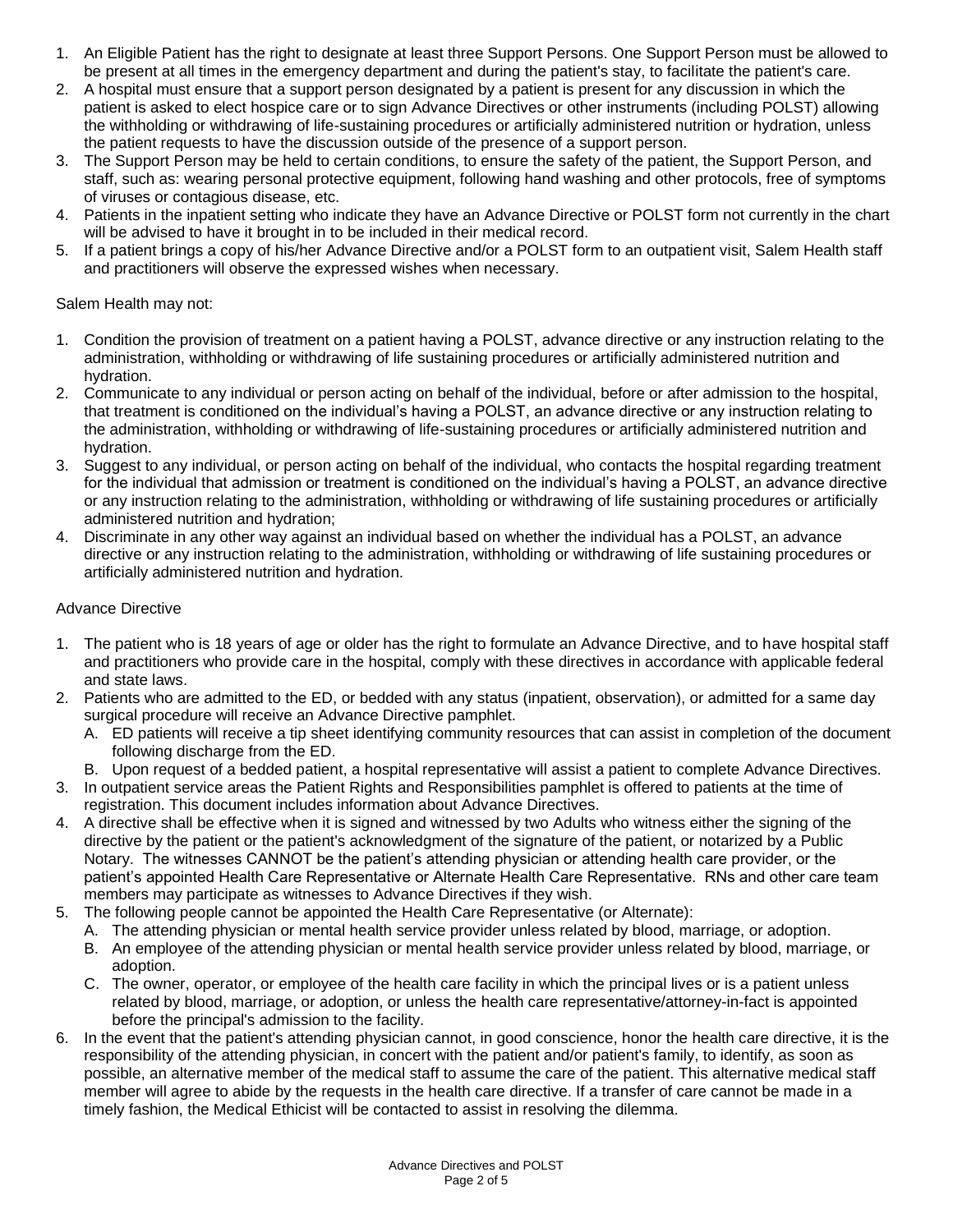- 7. The Advance Directive for Health Care remains valid for the patient's entire life unless the patient cancels it or specifies a specific period of years on the form.
- 8. An Advance Directive can be withdrawn at any time and in any manner that indicates the patient's intent, so long as the patient is capable. If the Advance Directive includes directions regarding withdrawal of life support or tube feeding, the patient may revoke those directions at any time and in any manner that expresses that desire, even if the patient is otherwise incapable. Documentation of either event must be in the patient's medical record, and if the patient's physician was not party to the change, staff must ensure that he/she is aware of the decision.

# POLST

- 1. POLST forms should only be offered to patients with advanced illness or frailty who wish to turn their preferences into actionable medical orders.
- 2. Honor an Oregon POLST in the outpatient setting (including the Emergency Department) if the patient/surrogate presents it to staff and/or exists in EHR (EPIC). This form contains a patient's wishes regarding resuscitation and is also a valid physician's order.
- 3. In the inpatient setting, the admitting physician should discuss the patient's wishes with the patient/surrogate (when applicable), review the Oregon POLST form, and then enter inpatient orders for appropriate resuscitation status. (Note: a POLST is not recognized as a DNR order for inpatients. An order must be entered into EPIC for the DNR to be valid inpatient).
- 4. The physician should review the patient's wishes, as noted on the POLST form, with the patient or surrogate on each admission; prior to any surgical procedure; on admission into or transfer from a critical care area; and upon transfer to another level of care.
- 5. If the patient presents with a POLST form completed in another state, the physician is to review the form, confirm the wishes stated, and honor those wishes. The existing form should be scanned into EPIC, or a new Oregon POLST form should be completed reflecting health preferences.
- 6. If the patient/surrogate requests a change in the completed POLST form they brought in, the changes should be documented in a newly created POLST. The current version and/or copy should be noted as rescinded by writing "VOID" across the front of the form.
- 7. At the time of discharge, Health Information Management (HIM) employees will check the paper portion of the medical record; if an original POLST form is found, staff will make a copy for the chart and return the original to the patient. HIM employees will scan the POLST form for the electronic chart and fax a copy to the Oregon State POLST Registry.
- 8. Before a provider can complete a POLST form on behalf of an unrepresented patient who has an intellectual or developmental disability, the provider giving consent or a designated team member will contact Developmental Delay (DD) services to determine if the principal has a case manager and provide notice to the case manager. DD services notification is not required if POLST is completed by patient or their authorized surrogate decision maker. Please contact ethics for further guidance on such cases.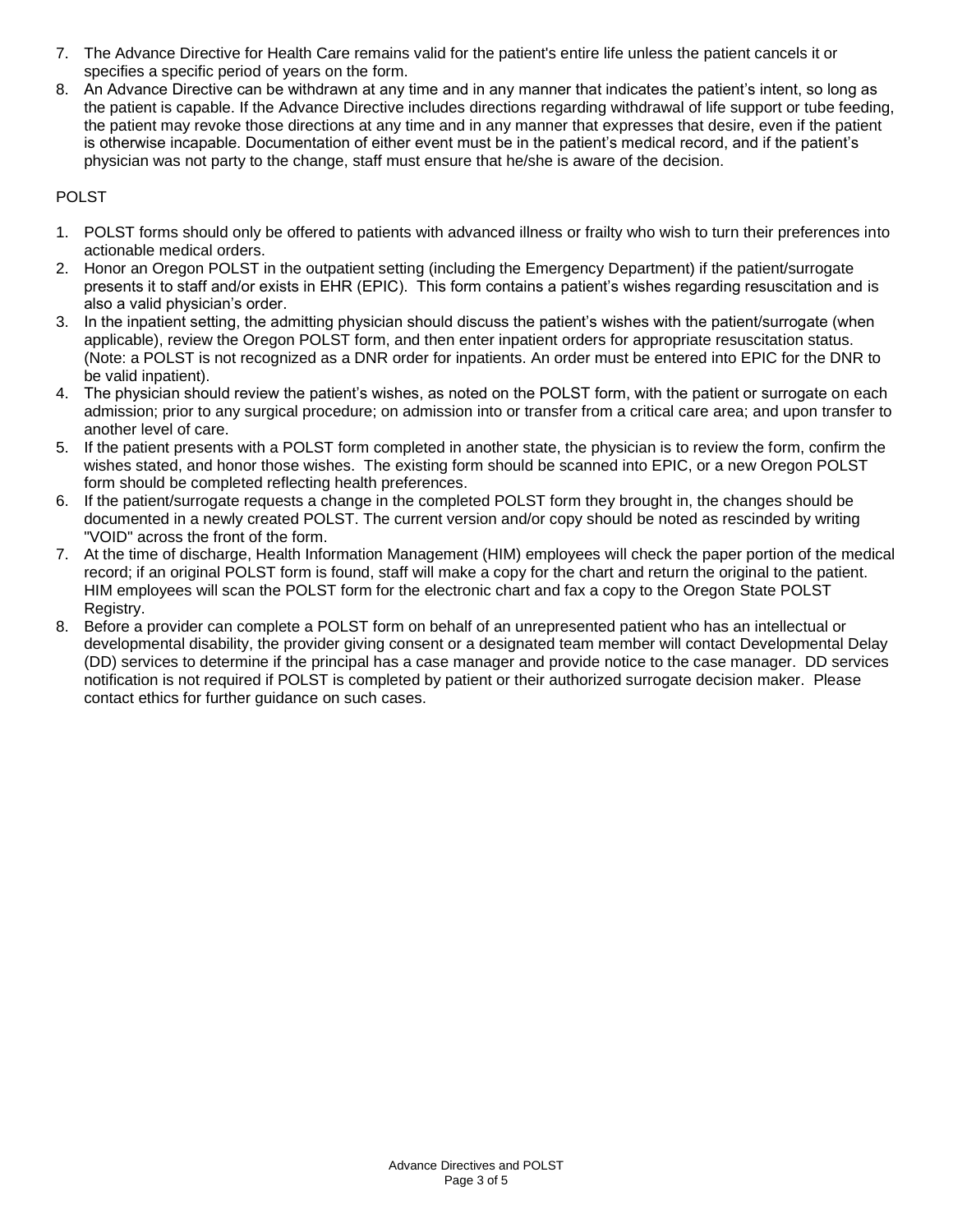Definitions – Insert N/A if not applicable

- 1. **Advance Directive**: A written instruction, such as a durable power of attorney for health care, recognized under state law (whether statutory or as recognized by the courts of the state), relating to the provision of health care when the individual is incapacitated.
- 2. **Eligible Patient**: A Patient admitted to a hospital or in an emergency department who needs assistance to effectively communicate with hospital staff, make health care decisions or engage in activities of daily living due to a disability, including but not limited to:
	- A. A physical, intellectual, behavioral or cognitive impairment;
	- B. Deafness, being hard of hearing or other communication barrier;
	- C. Blindness;
	- D. Autism;
	- E. Dementia
- 3. **Portable Orders for Life-Sustaining Treatment (Oregon POLST®)**: Designed to improve the quality of care people receive near the end-of-life. The POLST is based on effective communication of Patient wishes, documentation or portable orders for life-sustaining treatments and promise by a health care professional to honor these wishes.
- 4. **Support Person**: a family member, guardian, personal care assistant or other paid or unpaid attendant selected by the Eligible Patient to physically or emotionally assist the patient or ensure effective communication.

Equipment or Supplies - Insert N/A if not applicable – N/A

#### N/A

Form Name and Number or Attachment Name - Insert N/A if not applicable – N/A

N/A

Expert Consultants Position -

Medical Ethicist, Director of Service Excellence, Corporate Integrity

References ( Required for clinical Documents) :

- The Patient Self-Determination Act
- $\bullet$  42 CFR 482.13(b)(3)
- 42 CFR489.102
- ORS 127.505-127 .660
- SB 1606, ORS 127.635
- ORS 127.700-127.735
- OARs 333-501-0055, 333-505-0030, 333-505-0033 and 333-505-0050
- Oregon POLST Program website: Oregon POLST History
- POLST Guidebook for Health Care Professionals

Policy, Procedure or Protocol Cross Reference Information – Insert N/A if not applicable

• SH Policy: Informed Consent, Patient Access to Support Persons while in the Hospital, Exclusion from Patient Care, Resuscitation Status

Computer Search Words

POLST, Advance Directive, Power of Attorney, Support Person

Is there a Regulatory Requirement? Yes

Joint Commission, CMS, Oregon Statutes and Administrative Rules